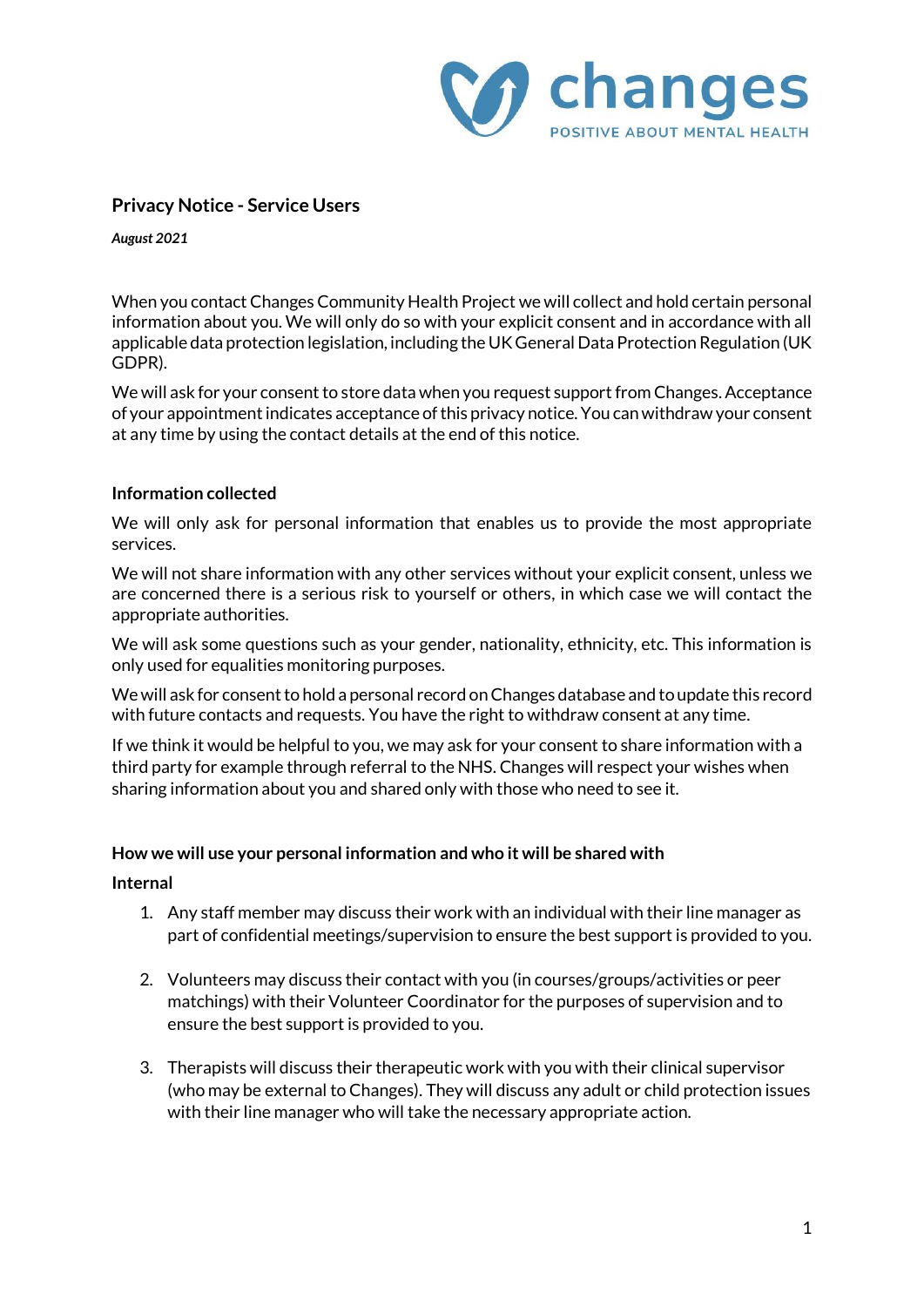- 4. Information provided to our Board of Trustees for the purpose of monitoring and evaluation (including case studies) will be anonymised unless you give consent to include your name.
- 5. Discussions will only take place for professional purposes and your confidentiality will be respected.

# **External**

We will, on an anonymised basis, use your personal information to demonstrate the impact of our services. Any case study information shared will always be on an anonymised basis unless we have explicit consent from you.

We may share your personal information with an external auditor for quality auditing purposes but only in the presence of the Manager and only after the auditors have provided us with all necessary written undertakings to preserve the security and confidentiality of your information.

We will share personal information with law enforcement or other authorities if required by applicable law (including, in line with our Child Protection/Adult Support and Protection Policy and Safeguarding policies, where there are concerns about the safety or wellbeing of a child or adult at risk and it is considered necessary for their welfare and protection).

### **How long your personal information will be kept**

We will keep your personal information after we have finished providing our support to respond to any questions, complaints or claims made by you or on your behalf, to show that we treated you fairly and/or to keep records required by law. We will not keep the information for longer than necessary. We keep different types of information for different lengths of time – for example files from therapy are kept for 7 years, other records are kept for shorter periods.

### **Keeping your personal information secure**

We have appropriate security measures in place to prevent your information from being accidentally lost, or used or accessed in an unauthorised way. We limit access to your personal information to those who have a genuine need to know it. Those processing your information will do so only in an authorised manner and are subject to a duty of confidentiality. We also have procedures in place to deal with any suspected data security breach. We will notify you and any applicable regulator of a suspected data security breach where we are legally required to do so.

### **Your Rights**

You have a number of important rights which you may exercise in relation to your personal information free of charge. In summary, those include rights to:

- access your personal information and to certain other supplementary information that this Privacy Notice is already designed to address;
- require us to correct any mistakes in your information which we hold;
- require the erasure of personal information concerning you in certain situations;
- receive the personal information concerning you which you have provided to us, in a structured, commonly used and machine-readable format and have the right to transmit those data to a third party in certain situations;